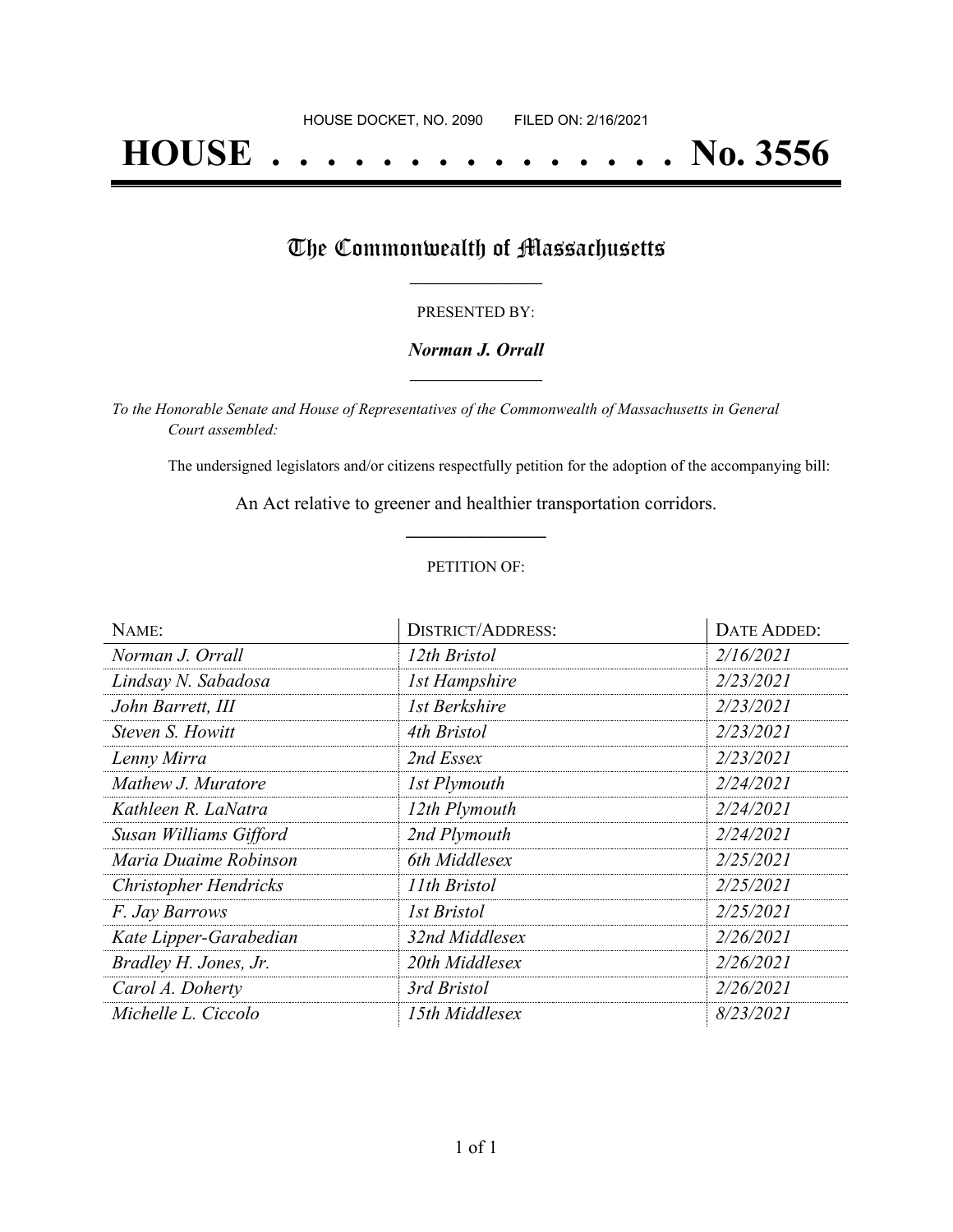#### HOUSE DOCKET, NO. 2090 FILED ON: 2/16/2021

## **HOUSE . . . . . . . . . . . . . . . No. 3556**

By Mr. Orrall of Lakeville, a petition (accompanied by bill, House, No. 3556) of Norman J. Orrall and others for legislation to establish a special commission (including members of the General Court) to recommend strategies to improve the land usage of transportation corridors. Transportation.

### The Commonwealth of Massachusetts

**In the One Hundred and Ninety-Second General Court (2021-2022) \_\_\_\_\_\_\_\_\_\_\_\_\_\_\_**

**\_\_\_\_\_\_\_\_\_\_\_\_\_\_\_**

An Act relative to greener and healthier transportation corridors.

Be it enacted by the Senate and House of Representatives in General Court assembled, and by the authority *of the same, as follows:*

 SECTION 1. Notwithstanding any general provisions or special laws to the contrary, 2 there shall be a special commission to recommend strategies to improve the land usage of the transportation corridors of the Commonwealth for decreasing noise, light, and air pollution as well as maximizing carbon sequestration. The commission shall consist of the secretary of transportation and the secretary of energy and environmental affairs , who shall serve as the co- chairs, the Massachusetts Department of Transportation highway administrator, or their designee; the Massachusetts Bay Transportation Authority general manager, or their designee; the commissioner of the department of conservation and recreation, or their designee; 3 individuals appointed by the governor; provided, 1 shall be a specialist in the field of transportation maintenance and operations, 1 shall be a specialist in the field of transportation related pollutants and 1 shall be a resident of a designated environmental justice community abutting a transportation corridor; the president of the senate, or their designee; the speaker of the